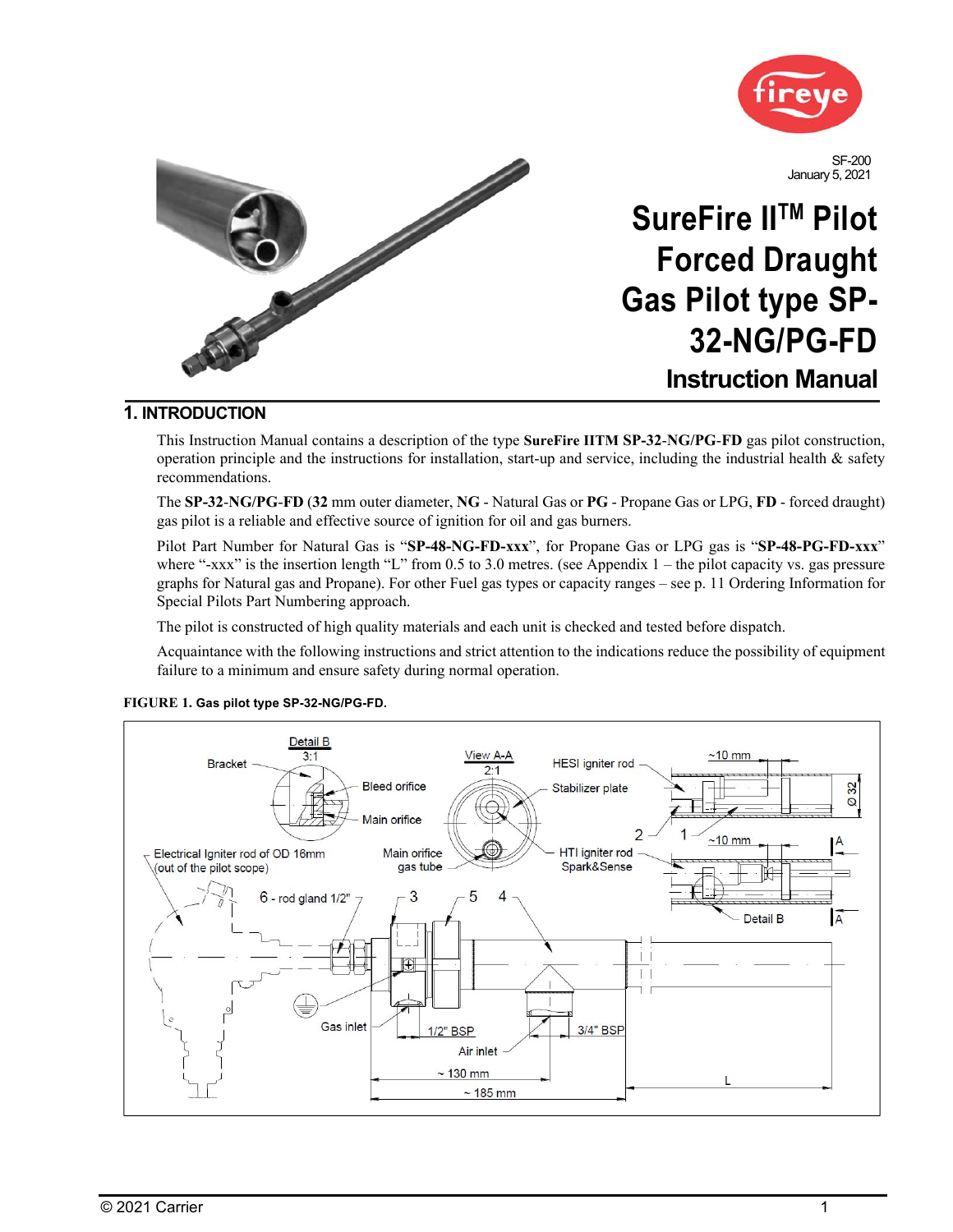

## **2. OPERATION PRINCIPLE AND TECHNICAL SPECIFICATION**

Unit construction provides a stable flame, ignition repeatability, low demand for combustion and cooling air. No moving parts ensure long, trouble-free operation with low maintenance costs.

**SureFire IITM Pilot SP-32-NG/PG-FD** can operate as an intermittent (light-off), or as a continuous pilot.

Main parts of **SP-32-FD** pilot are: air tube (pos. 4 on Fig. 1) with combustion-cooling air inlet (3/4"BSP) and gas part assembly including gas head (pos. 3) with gas inlet (1/2" BSP) and ignition rod hole (1/2"BSP) with igniter rod holding gland (pos. 6) together with the fixed gas tube (pos. 2). The orifice-stabilizer assembly (pos. 1) is fixed at the end of gas tube. Orifice-stabilizer assembly consists of nipple with main and bleeding orifices, mounting bracket and stabilizer. Gas part assembly is mounted in the air tube by means of the thread joint with mounting ring (pos. 5).

Note that gas supply line should be equipped with an effective strainer unit to prevent the orifices from clogging.

In many applications **SP-32** pilots are mounted on the main burner using the mounting tube (see p.3).

The source of ignition is an electrical high energy spark igniter (HESI) or high tension arc igniter (HTI) for safe or hazardous area (depending on the application) equipped with the ignition rods of outer diameter of 16 mm and coaxial electrode arrangement.

The ignition rod is mounted in the gas head and goes through air tube to the mounting bracket of the orifice-stabilizer assembly. The rod tip end should be placed as on drawing Fig. 1 (depending on the kind of ignition device), to provide a successful ignition of air-gas mixture.

Gas pilot **SP-32-FD** can be supplied together with electrical ignition device selected depending on the application. Ignition device is not in gas pilot scope of supply and should be ordered separately.

**SP-32-FD** pilot principle of use: gas is supplied through the inlet 1/2"BSP to the gas head and to the gas tube and orifice-stabilizer assembly. Gas exits the main nozzle to the primary combustion zone. At the same time a small amount of gas leaves through the bleed orifice before the stabilizer plate, passing into the zone where it mixes with air to form a combustible mixture. The orifice-stabilizer assembly is optimized for Natural gas or Propane gas/LPG. In case of other Fuel gas type or other capacity needed, contact Fireye as this may need the pilot construction changes - see p. 11 for Special Pilots.

Ignition is initiated by a spark or an electric arc generated at the tip of the electrical igniter rod in zone before stabilizer. The pilot flame stabilizes at stabilizer plate while main flame stabilizes in the primary combustion zone, at the outlet of the air tube. Thanks to this principle of design, the pilot combustion zone is protected, the main combustion zone is outside the pilot, and hence the air tube does not overheat and there is no need for retraction of the ignition device rod.

Pilot has to be mounted on main burner such that no part of pilot shall be in the main burner flame and cannot project beyond the heater lining or a burner throat. The distance of the tip of pilot air tube from the main burner flame should not be smaller than 150 mm – see Appendix 2.

The flame length is  $0.4 - 0.6$  m depending on the kind of gas, air and gas pressures versus the pressure in combustion chamber.

In addition, using Fireye high tension igniter type **HTSS** in the **Spark & Sense** version, the center electrode of igniter rod is also an ionization rod extended into the primary combustion zone and specially designed to work with **SureFire IITM** Pilots. The HT igniter creates the electric arc to ignite the gas, and then the electric circuit switches the operating mode for ionization detection, confirming the presence of the igniter flame.

#### **FIGURE 2. Pilot mounting tubes: for welding and flanged**

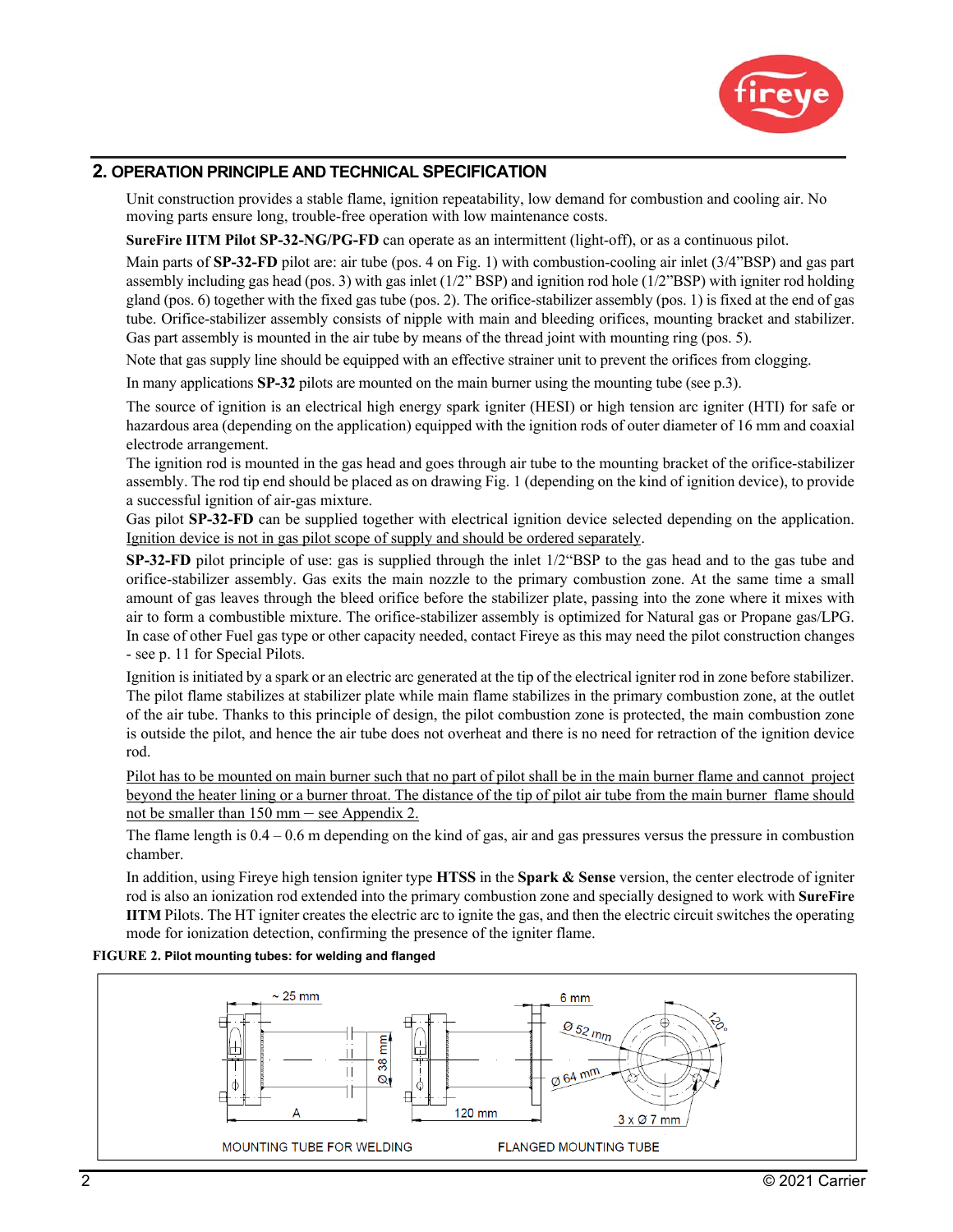

## **3. MOUNTING TUBES**

For fixing the pilot burner to a burner plate there are two types of mounting tubes available (material: carbon steel), offered as an optional accessory and to be ordered separately (see Fig. 2):

- a flange mounting tube allowing the fixing of a gas pilot without the use of welding, to be fixed with bolts to the burner plate. After inserting the pilot into the mounting tube its position is determined and secured with a clamping ring located at the end of the tube assembly. This ring also provides the necessary sealing for the connection,
- a mounting tube for welding, has a free tube section left to be welded to the burner plate. Pilot fixing inside the mounting tube as in p. 7.1. There are two lengths A available: 150 and 600 mm.



#### **FIGURE 3. Gas pilot type SP-32-NG/PG-FD with examples of electrical ignition devices**

## **4. IGNITION SOURCES FOR GAS PILOT LIGHT-OFF (SETTING METHOD)**

Sources of ignition in the gas pilot **SP-32-FD** are electrical high energy spark igniters (HESI) or high tension igniters (HTI) equipped with the ignition rods of outer diameter up to 16 mm and coaxial electrode arrangement (see Fig. 3):

- for the high energy spark igniter (HESI): this type of device creates single sparks of a high energy of 12J. With frequency of 4 to 5 sparks per second it ensures reliable ignition of a gas/air mixture under all conditions. The secondary circuit voltage is nominally 2000 VDC at primary supply 230 or 110 VAC,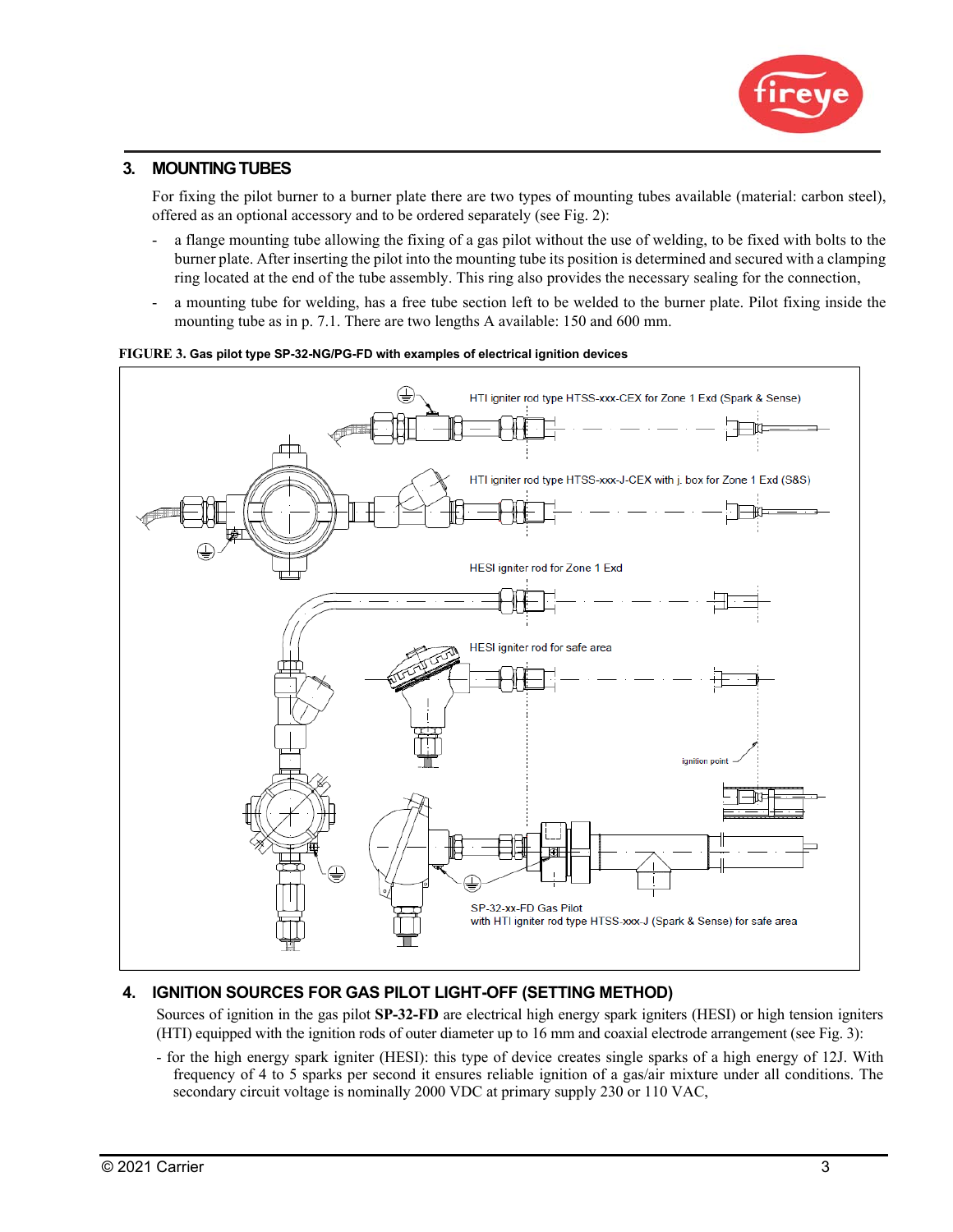

for the high tension igniter (HTI): this type of device creates an electrical arc of low energy which allows for ignition of a gas/air mixture in clean environment and repeatable conditions. The secondary circuit voltage is 8 000 VAC at primary supply 230VAC or 110 VAC.

Both High Energy Spark Igniter and High Tension Igniter rods should be fitted the way that the tip end should be placed at a distance of  $\sim 10$  mm back from the stabilizer plate (see Fig. 1).

**It should be noted that the rod tip positioning against the stabilizer in the pilot gas part assembly (pos. 1 on Fig. 1) should be done outside the air tube only (do not install the rod in the gas head already mounted in the air tube). Only after proper rod positioning, should the rod be fixed by tightening the rod holding gland and the whole gas assembly with igniter rod inserted into the air tube pos. 4.** 

The rods of both types of devices are mounted in gas head by means of a holding gland 1/2"BSP.

The ignition device is not in gas igniter scope of supply. It is normally specified and ordered separately.

## **5. TECHNICAL DATA**

| Fuel: two standard versions for Natural Gas (NG) and for Propane Gas or LPG (PG) - see gas characteristics in<br>Appendix 1. In case of other fuel gas needed see p. 11 Ordering Information Special Pilots and Appendix 3. |             |                                                                                              |  |  |  |
|-----------------------------------------------------------------------------------------------------------------------------------------------------------------------------------------------------------------------------|-------------|----------------------------------------------------------------------------------------------|--|--|--|
|                                                                                                                                                                                                                             |             |                                                                                              |  |  |  |
| Outer diameter of the air tube                                                                                                                                                                                              |             | $32.0 \text{ mm}$                                                                            |  |  |  |
| Outer diameter of the mounting tube                                                                                                                                                                                         |             | $38.0 \text{ mm}$                                                                            |  |  |  |
| Outer diameter of the ignition rod                                                                                                                                                                                          |             | $\leq 16.0$ mm                                                                               |  |  |  |
| Capacity range:<br>Natural Gas                                                                                                                                                                                              |             | $19 \div 37$ kW at $20 \div 80$ kPa - see capacity vs. pressure graph in Appendix 1          |  |  |  |
|                                                                                                                                                                                                                             | Propane Gas | $28 \div 52$ kW at $20 \div 80$ kPa - see capacity vs. pressure graph in Appendix            |  |  |  |
|                                                                                                                                                                                                                             |             | 1 - in case of other capacity range needed - see p. 11 for Special Pilots                    |  |  |  |
| Air flow                                                                                                                                                                                                                    |             | max. $\sim$ 30 m3/h – adjust to capacity as in p. 8.11                                       |  |  |  |
| Air pressure range                                                                                                                                                                                                          |             | $0.5-1.0$ (max. 1.2 kPa)                                                                     |  |  |  |
| Air connection                                                                                                                                                                                                              |             | $3/4$ " BSP (inner thread)                                                                   |  |  |  |
| Gas connection                                                                                                                                                                                                              |             | $1/2$ " BSP (inner thread)                                                                   |  |  |  |
| Operating temperature                                                                                                                                                                                                       |             | max. continuous $300^{\circ}$ C, orifice-stabilizer, end of gas and air tube $500^{\circ}$ C |  |  |  |
| Igniter rod reference length range "L" $0.5 \div 3.0$ m - longer upon request                                                                                                                                               |             |                                                                                              |  |  |  |
| Pilot weight: P/N SP-32-NG/PG-FD-0.5 (length L=0.5 m): 2.13 kg, pilot weight adder: approx. 1,50 kg/m                                                                                                                       |             |                                                                                              |  |  |  |
| all parts: 304/316 SS and heat-resistant steel 310/330 SS<br>Material used for pilot construction                                                                                                                           |             |                                                                                              |  |  |  |
| Notes: 1. If the above parameters are different than those required please contact Fireye                                                                                                                                   |             |                                                                                              |  |  |  |
|                                                                                                                                                                                                                             |             |                                                                                              |  |  |  |

- **2. For Imperial Units please refer to the Appendix 4 Unit Conversion Table**
- **3. Device complies with the requirements of the European Directive 2011/65/EU (RoHS 2)**

## **6. OPERATIONAL SAFETY**

When operating and handling the pilot burner please follow the rules below:

- 6.1 Use pilot only for its intended purpose.
- 6.2 At the time of installation, operation and maintenance follow the procedures described in the instructions and documentation of the pilot, ignition device and the main burner.
- 6.3 **Check environmental conditions and ensure that the specified operating temperatures of pilot and igniter components will not be exceeded** (**see p. 5 and igniter Manual).**
- 6.4 Follow the warnings contained in the documentation.
- 6.5 Do not make any modifications or changes to the pilot construction.
- 6.6 Before starting, make sure that all parts of the pilot and electric ignition device are in good condition.
- 6.7 Circuits of power packs as well as igniter rods, enclosures and junction boxes must be properly grounded.
- 6.8 Before igniting, check the tightness of gas tube connections.
- 6.9 During the observation of the pilot flame wear special goggles to protect the eyes from UV flame radiation.
- 6.10 Do not remove the protective ground when the ignition device is energized.
- 6.11 Before working on the ignition device, ensure the power is disconnected.
- 6.12 Before maintenance or repair works check that the gas shut-off valve is closed.
- 6.13 During installation, start-up or maintenance works on the pilot or burner/ heater always wear protective clothing and use protective gloves.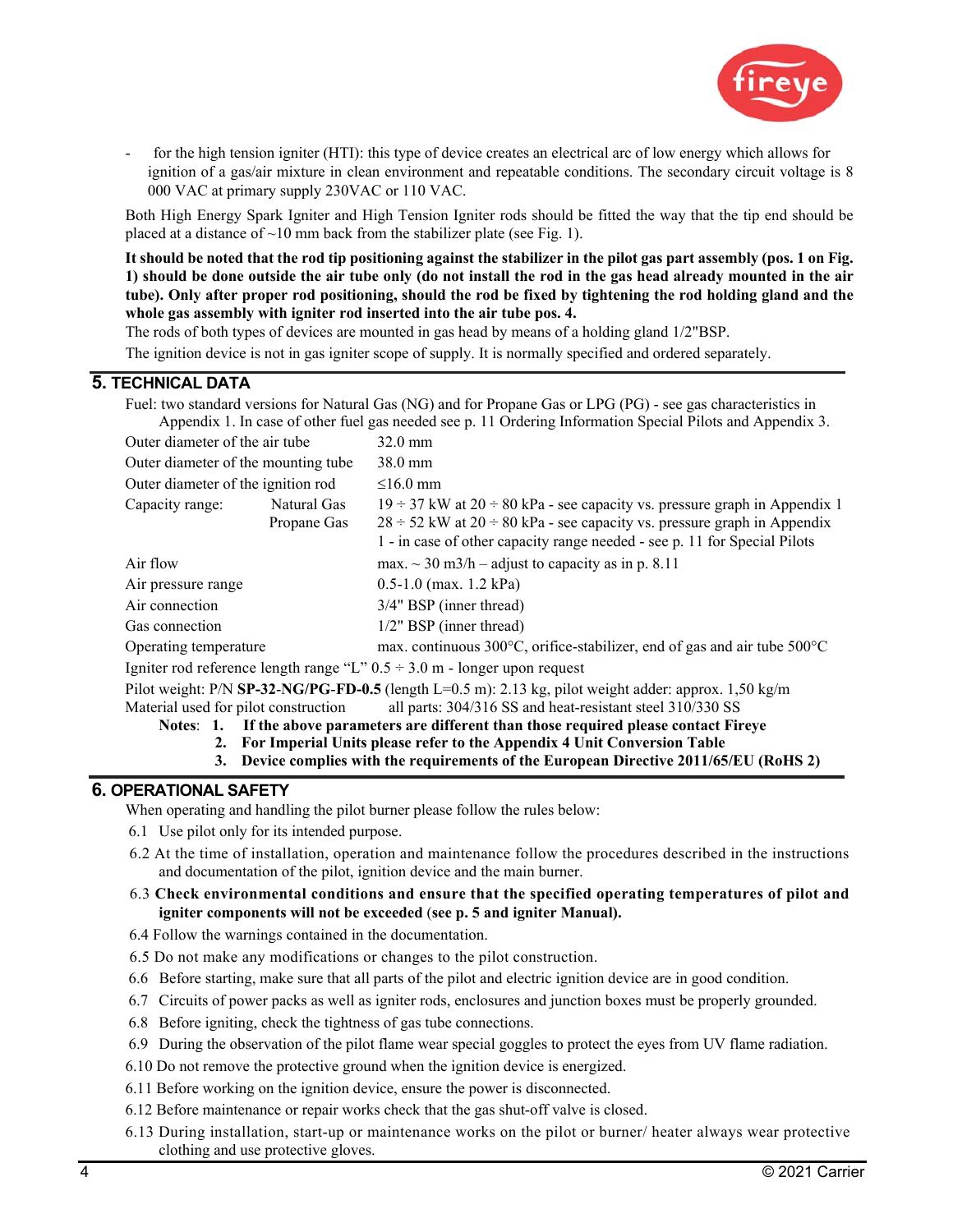

## **WARNING**: ALL ACTIONS RELATED TO THE INSTALLATION, SERVICE AND OPERATION OF GAS PILOT MAY ONLY BE CARRIED OUT BY A TRAINED AND QUALIFIED PERSONNEL.

**REMARK**: IN CASE OF ANY DOUBTS REGARDING INSTALLATION OF THE PILOT CONSULT WITH THE MANUFACTURER.

## **7. INSTALLATION**

During the installation, all components have to be protected from impact or bending.

## **WARNING: DURING PILOT INSTALLATION THE RECOMMENDATIONS IN THE APPENDIX 2 SHOULD BE STRICTLY OBSERVED.**

Pilot **SP-32-NG/PG-FD** is designed such that its air tube can be welded directly to the burner plate, or placed in the mounting tube (see Fig. 2).

It should be noted that the distance from the gas head with mounting ring to the burner plate should be not less than 150mm and insertion depth cannot exceed the "L" value – see Fig. 1.

Pilot air tube is made of stainless steel, mounting tube is made of carbon steel - note that for welding.

*Note: Particulates entrained in the gas could block the pilot's gas orifices so gas supply line should be equipped with an effective strainer unit.* 

## **WARNING: STRICTLY OBSERVE THE TEMPERATURE LIMITS FOR PILOT AND IGNITER ROD MOUNTED INSIDE. IN THE CASE OF EXPECTED WORK AT THE LIMIT OF PERMISSIBLE OPERATING TEMPERATURES, APPROPRIATE MEASURES SHOULD BE TAKEN (E.G. CHANGE OF THE MOUNTING POSITION). WHEN BOILER OR HEATER INSTALLATION IS IN OPERATION ALWAYS KEEP THE PROPER AIRFLOW OF PILOT COMBUSTION-COOLING AIR.**

## **7.1 MOUNTING TUBE**

The mounting tube, if used, should be attached to the burner plate using bolts or welding (see Fig. 2). If it is not possible to use one of mounting tubes proposed above, a different type can be used, bearing in mind that its inner diameter should be properly matched to the outer diameter of the pilot air tube to be able to fit and fix the pilot in a tube with proper clearance.

In the case of application including a mounting tube proceed the following way:

- a) Based on assembly drawings mark and cut a hole in the burner plate with a diameter slightly larger than the diameter of the mounting tube.
- b) The mounting tube for welding: slide the mounting tube in the hole and set it in the correct position (insertion depth and proper angle relative to the main burner nozzle position).
- c) The mounting tube for welding: weld using the electrode appropriate for the material.
- d) If the flanged mounting tube is used, bolt it to the burner plate after drilling the correct sized holes.
- e) For both types of mounting tube the clamp assembly with screws and gasket provides a fast and reliable mounting and dismounting of the pilot.

## **7.2 GAS ASSEMBLY AND AIR TUBE**

a) The position of the electrical igniter rod tip in relation with the orifice-stabilizer assembly of pilot should be checked following information in p. 4. The correct position for different types of electrical igniter rods should be taken into consideration (see Fig. 1).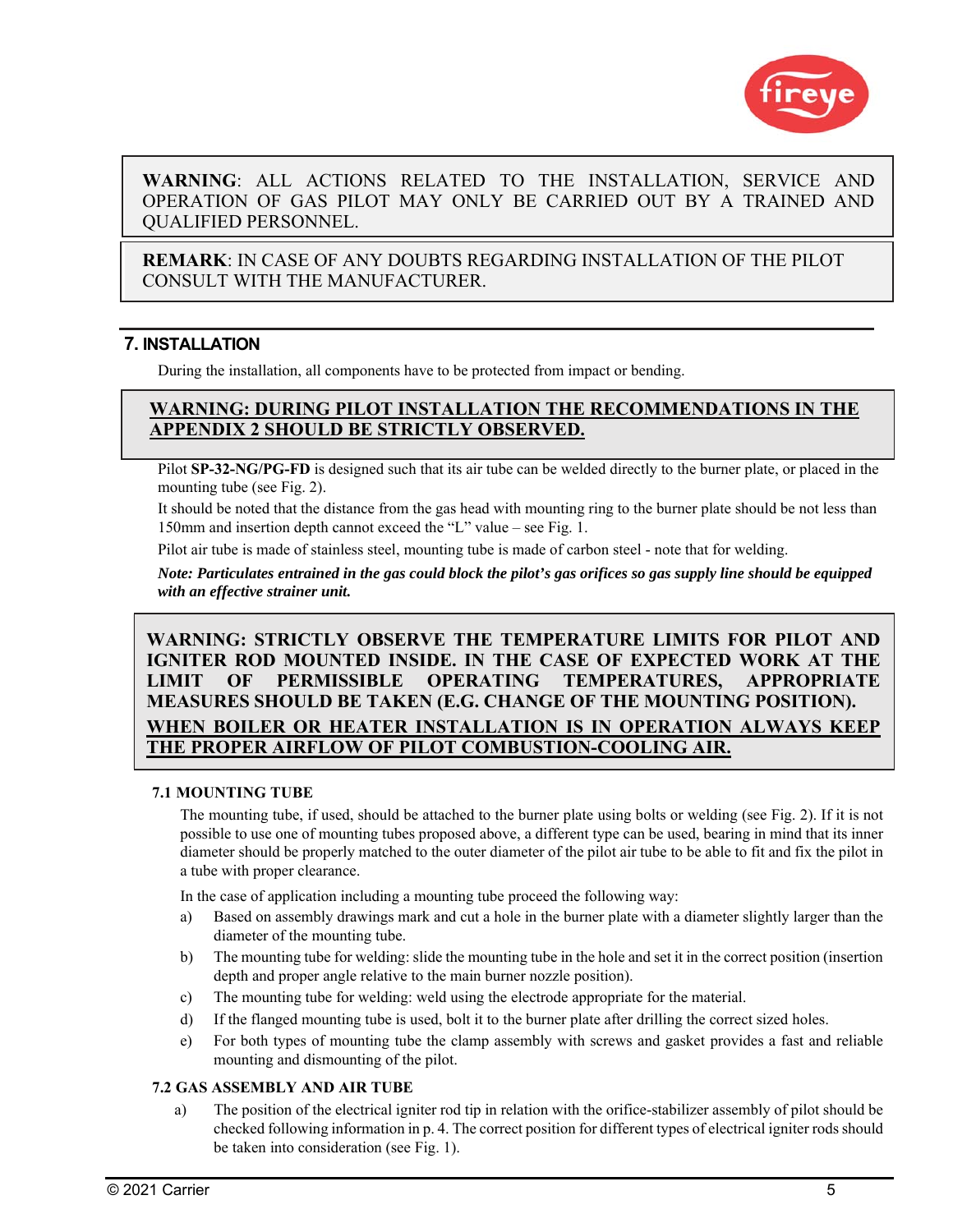

It should be remembered that the rod tip positioning against the stabilizer plate in the pilot gas part assembly (pos. 3 on Fig.1) should be done outside the air tube only.

Only after proper rod positioning should the rod be fixed by tightening the gland and the whole gas assembly with rod inserted into the air tube.

**b) Mounting of electrical igniter rod in a pilot: unscrew the rod tip, disassemble the gland, put all gland parts on rod, insert the rod in gas head, screw back the rod tip and then set the appropriate tip position relative to an orifice-stabilizer assy. Now the gland can be screwed onto gas head tightly.** In case of problems in sliding the rod through rings of fixing gland apply a small amount of high temperature resistant grease or grind slightly the gland ring inner surface.

After setting the correct rod position, fasten the rod fixing gland in the gas head. Then the complete gas part assembly can be slid into the air tube.

Do not remove the rod from fixing gland if it is not necessary as the gland rings once clamped on rod do not allow easy rod movement.

After setting the correct rod position, fasten the rod fixing gland in the gas head. Then the complete gas part assembly can be slid into the air tube.

- c) Gas part assembly and air tube should be fastened by the mounting ring thread joint. Ensure that the ring gasket is correctly fitted in the gas head seat (see Fig. 4).
- d) The complete pilot (air tube) can be inserted into the mounting tube. In order to make the air tube slide-in easier, apply a small amount of high temperature resistant grease.
- e) The insertion depth of **SP-32-FD** pilot is determined by the design of the main burner. If an existing pilot has to be replaced, the insertion length and pilot tip position should be the same. In case of any doubts, the position of the pilot should be consulted with the pilot or burner manufacturer.
- f) After determining the position of the complete pilot relative to the mounting tube, the mounting tube clamping screws should be tightened to prevent the device from moving.

#### **FIGURE 4. Gas head with ring gasket and orifice-stabilizer assembly**



## **7.3 GAS AND AIR SUPPLY INSTALLATION**

- a) The pilot must be set in the mounting tube such that the air and gas connections are in the desired position.
- b) Connect the air and gas hoses to the appropriate pilot inputs. Hoses cannot be tangled or twisted. If necessary, additional connectors may be used.
- c) To ensure a long and trouble-free operation of the pilot it should be kept clean. Check the condition of the gas pipe and if the orifices are not blocked. Remove all buildups. Hoses should be dry and not cracked.
- d) During service works, secure the disconnected ends of the hoses by closing the ends with a plug or a tape.
- e) Use the automatic shutoff valves of the appropriate size and the respective closing rate and pilot gas pressure measurement with safety interlocks (compliant with the requirements of relevant standards concerning the shut-off safety fuel valves and burner safety) to be sure that the gas delivered to the pilot is of an adequate pressure and can be quickly and effectively shut off.
- f) Use manual shut-off valves on air and gas lines for each pilot in case of maintenance or replacement and for adjustment of pressure and flow on each pilot separately.

## **7.4 CABLING**

Wiring and electrical connections design and layout should be in accordance with the requirements for burner installation devices specified in their instructions and the relevant regulations.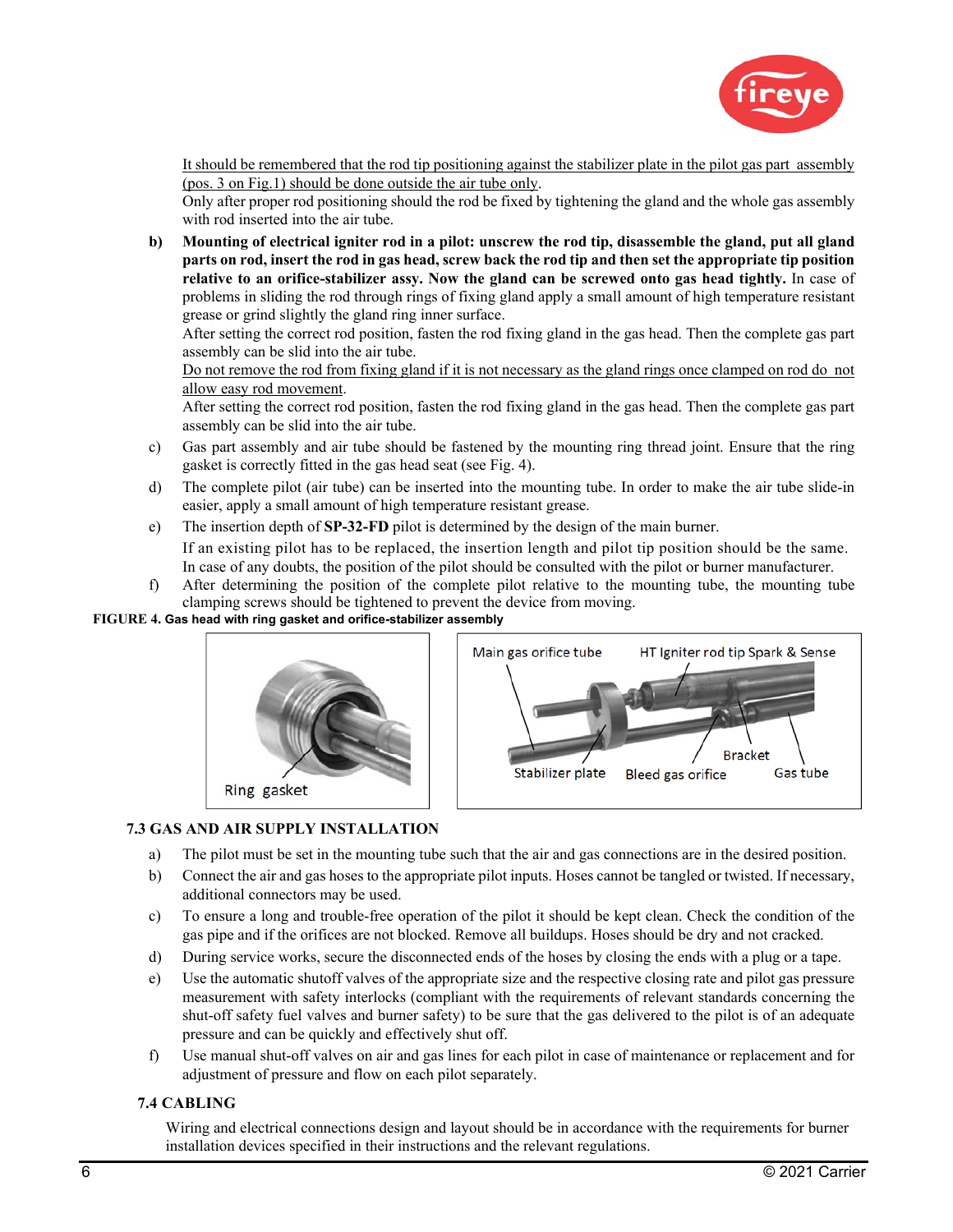

## **REMARK**: AT THE DESIGN STAGE DETERMINE LENGTH OF CABLES AND FLEXIBLE AIR AND GAS CONNECTIONS TO ACCOMMODATE ANY EXPECTED HEATER OR BOILER CONSTRUCTION MOVEMENT

## **8. PILOT START-UP, OPERATIONAL TESTS**

#### **Before proceeding with the start-up and operational tests of SP-32-NG/PG-FD pilot check the following:**

- 8.1 Gas and air installations are correctly mounted, tight and functionally checked, including: valves, flaps, strainers, fittings and joints (flanged and screwed), control and interlock devices.
- 8.2 Gas and air connections to the pilot are made in accordance with the above instructions and the assembly drawing.
- 8.3 Electrical components and circuits are properly connected, grounded and tested.
- 8.4 Power supply to the electrical circuit of the ignition device and spark or arc release should be allowed only after assembly of the device, and when installed in the operating position on the burner or outside the burner only to validate the operation strictly according to the device instructions e.g. on special test stand.

## **Then perform next steps:**

- 8.5 Select one pilot as a representative for tests.
- 8.6 Prepare the burner control system to enable manual trials in a safe way.
- 8.7 Install for the trial period appropriate gauge and manual valve on the igniter gas supply line. This will allow for fine adjustment of the gas pressure.
- 8.8 After verification of ignition device mounting and wiring, the electric igniter can be powered up. Check for the spark or arc presence.
- 8.9 At presence of a spark or an electric arc from ignition device, slowly open the pilot manual shut-off gas valve without opening the air manual shut-off valve (it should be closed). At a certain degree of opening the pilot flame should establish.
- 8.10 Adjust the gas pressure slowly up to the working pressure. Pilot flame may be yellow and bushy due to too little combustion air.
- 8.11 Slowly open the air valve manually until the flame stabilizes at the end of the air tube and is a blue-yellow color. If the airflow is too low the end of the air tube may start to glow (it starts to glow at  $400-500^{\circ}$ C) as the main flame burns inside the igniter. Further opening of the air valve should stabilize the flame outside the air tube. This will stop the overheating of the air tube. Flame should be as stable as possible.

## *Remarks:*

- a) Pilot flame should be blue near the igniter tip and yellow at its end. With some kind of gases the flame color may stay yellow.
- b) In some applications e.g. on up-fired burners, when the draught of the furnace is significant, it may be necessary to limit the amount of air by obscuring air inlets accordingly in order to keep stable pilot flame, bearing in mind, that air adjustment possibility of natural draught pilot is limited.
- c) A gas pilot, after correct adjustments, should ignite reliably and burn with a stable flame at each selected gas pressure point throughout his operational pressure range. However, it should be noted that, the pilot is not intended to be used as a burner - its turn-down ratio is typically 1:1.
- 8.12 In case of insufficient pilot capacity, the amount of gas and air can be further adjusted bearing in mind the above principles.
- 8.13 In multiple burner and pilot applications on one heater/boiler with a similar gas and air supply installation and similar layout on the main burner, set the other pilot's gas and air valves to be in the same position. 8.14
- Then carry out light-off tests. In case of differences in the quality of combustion adjust manual valves so that the flame is similar to that on the test pilot. In some cases the main burner air should be adjusted.
- 8.15 Repeat the light-off tests several times on each pilot to confirm the repeatability of ignition. Flame should be stable, in proper position and of desired shape.

If the **SP-32-NG/PG-FD** gas pilot has been correctly commissioned and the settings were optimized, with correct maintenance, the igniter will operate trouble free.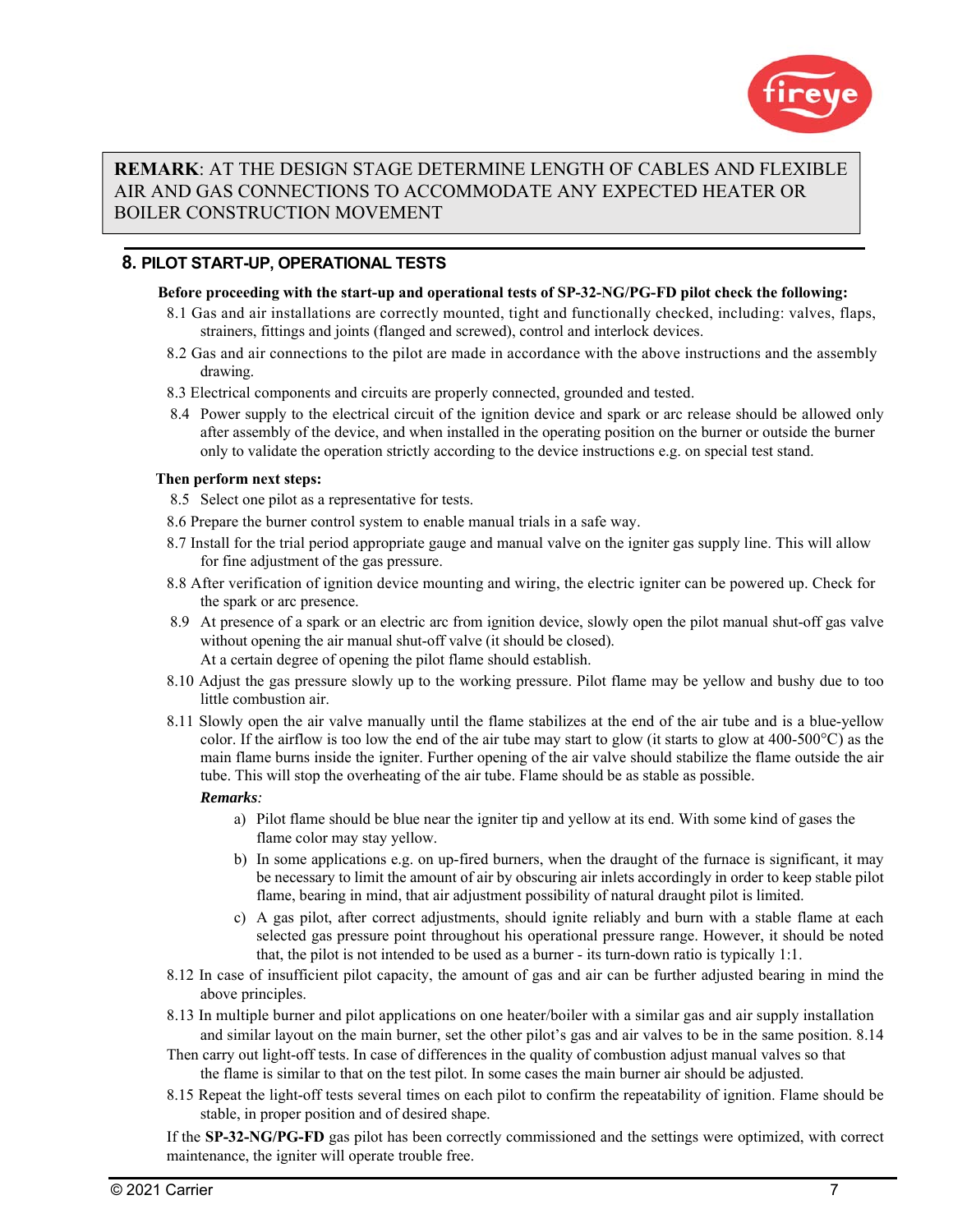

## **9. OPERATION**

After installing and completion of pilot start up and tests **SP-32-NG/PG-FD** is ready for operation.

**General description of activities performed by the burner/boiler control system or manually by the operator:** 

- 9.1 Preparation of the furnace/boiler for firing up.
- 9.2 Opening of air to the burner and pilot.
- 9.3 Preparation of gas installation for operation.
- 9.4 Setting the gas pressure at the correct level.
- 9.5 Starting of pilot trial for ignition sequence performed by the controller or in some cases by the operator:
	- a) The correct setting of the main burner combustion air.
	- b) Checking the interlock conditions before firing up.
	- c) Providing power to the ignition source.
	- d) Optionally, carrying out the gas line leakage test.
	- e) Closing the purge valves and opening of gas shut off valves.
	- f) The ignition should take place within the time specified by the standards, which should be confirmed by the relay output of the flame detector.
	- g) Electrical igniter power off after confirming the presence of the pilot flame, closing the pilot shut off valves (in case of continuous pilot operation they stay open).
	- h) In case of the absence of the flame after trial for ignition the valves are closed, and electrical igniter is switched off.
	- i) Eventual repeating of trial for ignition sequence (depends on the application). Details of sequence, timings are dependent on application and applicable standards.

In the case of a manually controlled gas pilot, the operator has to close the gas supply to the pilot himself at the right time if the flame is not detected.

## **10. SERVICE, MAINTENANCE AND REPAIRS**

To remove the igniter for inspection or repair the gas and electrical supply must be shut off first. Check that the gas and air manual shut off valves are closed and that the power for ignition device is disconnected.

**WARNING**: **DO NOT PERFORM ANY MODIFICATIONS TO THIS EQUIPMENT AND NEVER USE UNAUTHORIZED SPARE PARTS AS THIS WOULD RESULT IN A BREACH OF THE ATEX CERTIFICATES CONDITIONS AND COULD PROVE HAZARDOUS TO YOUR HEALTH AND LIFE !** 

**WARNING**: WHEN THE HEATER/BOILER IS IN OPERATION, DURING SERVICE WORKS ON BURNER INSTALLATION ALWAYS USE PROTECTIVE CLOTHING, GLOVES AND GOGGLES !

**REMARK**: EVERY 12 MONTHS MAKE AN INSPECTION OF AIR TUBE. IF YOU SEE ANY TRACES OF EXCESSIVE TEMPERATURE DURING OPERATION INCREASE THE COOLING-COMBUSTION AIR FLOW OR RETRACT THE GAS PILOT A LITTLE FROM THE COMBUSTION CHAMBER.

**IF INCREASING THE AMOUNT OF AIR REMEMBER THAT IT MAY IMPACT THE FLAME QUALITY.**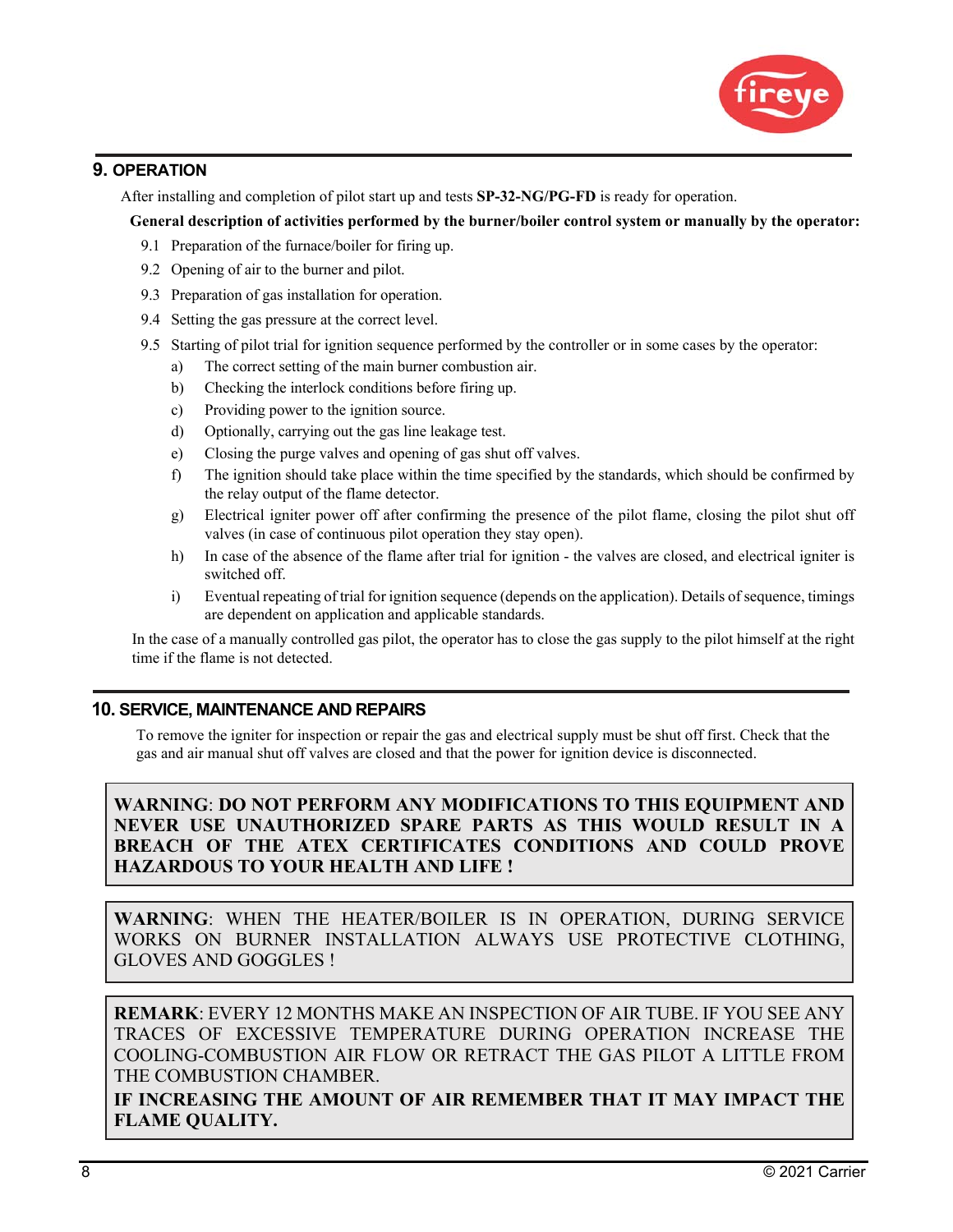

#### **10.1 INSPECTION AND MAINTENANCE**

**SP-32-NG/PG-FD** pilot because of its simple design does not require complicated maintenance procedures.

#### **Checking and cleaning of gas tube and orifice-stabilizer assembly:**

- a) Close the manual gas valve and disconnect the pilot gas line.
- b) Disconnect the ignition rod electric supply cable.
- c) Unscrew the locking screw and the mounting ring.
- d) Carefully slide out the gas part assembly from the air tube.
- e) Check the ignition rod at least every 12 months. For checking and standard service do not remove the rod from the gas part. Follow the igniter User's Manual. Pull out the electrical igniter only if it is absolutely necessary e.g. when rod is worn or damaged and has to be repaired or replaced. Before that, loose the ignition rod holding gland and then follow p. 7.2. Unscrew the rod tip before pulling out rod from the gas part and holding gland for easier slide without any jamming.
- f) Check and clean the bleed orifice and main nozzle. For cleaning use a soft copper wire.
- g) To remove heavy dirt use a soft wire brush e.g. copper wire brush.
- h) Blow compressed air through the whole gas part assembly.
- i) To check the air tube condition loosen the mounting tube clamp assembly screws and pull out air tube. Check for overheating traces and clean it.
- j) Assemble all the elements back to obtain the original configuration.

#### **Checking of ignition device:**

k) Check the complete ignition device at least every 12 months. Follow instructions in its User's Manual.

#### **10.2 TROUBLESHOOTING**

#### **If the gas pilot does not operate correctly check the following:**

- a) All manual gas valves on gas supply line were open and there is gas available.
- b) All valves in the supply line are functioning properly.
- c) The preset gas pressure is correct.
- d) The correct pilot air pressure is maintained.
- e) Gas and air supply lines are clear check strainers.
- f) Bleed orifice and the main orifice in orifice-stabilizer assembly are clear.
- g) Electric ignition device is working correctly and its rod is correctly positioned in gas part assembly. If it is not working properly - follow the ignition device manual.
- h) The power parameters for ignition device are correct.

#### **If the gas lights but the flame is unstable, or goes out when main burner goes into operation, check that:**

- i) The gas pressure does not drop during pilot light-off (trial for ignition).
- j) The air pressure is always at the correct level.
- k) The air from the main burner does not blow out the pilot flame or does not move it out of the field of view of the flame scanner (if applied).
- l) Flame safeguard system works correctly and the flame is not obscured.

Improper operation of the whole installation requires the detailed checking of the power line and all components, including any temporary use of override switches or jumpers.

Be aware of all connections to be later restored to normal state, to allow safe operation.

#### **11. SPARE PARTS, WARRANTY CONDITIONS**

11.1 For start-up and warranty period it's recommended to order following spare parts in quantity as below:

- a set of loose parts used on both sizes on pilots: **SP-32** and **SP-48** (see Fig. 5) one for 4 pilots,
- complete orifice-stabilizer assembly for **SP-32-FD** pilot, including: one for 4 pilots. nipple with bleed and main orifice, mounting bracket, stabilizer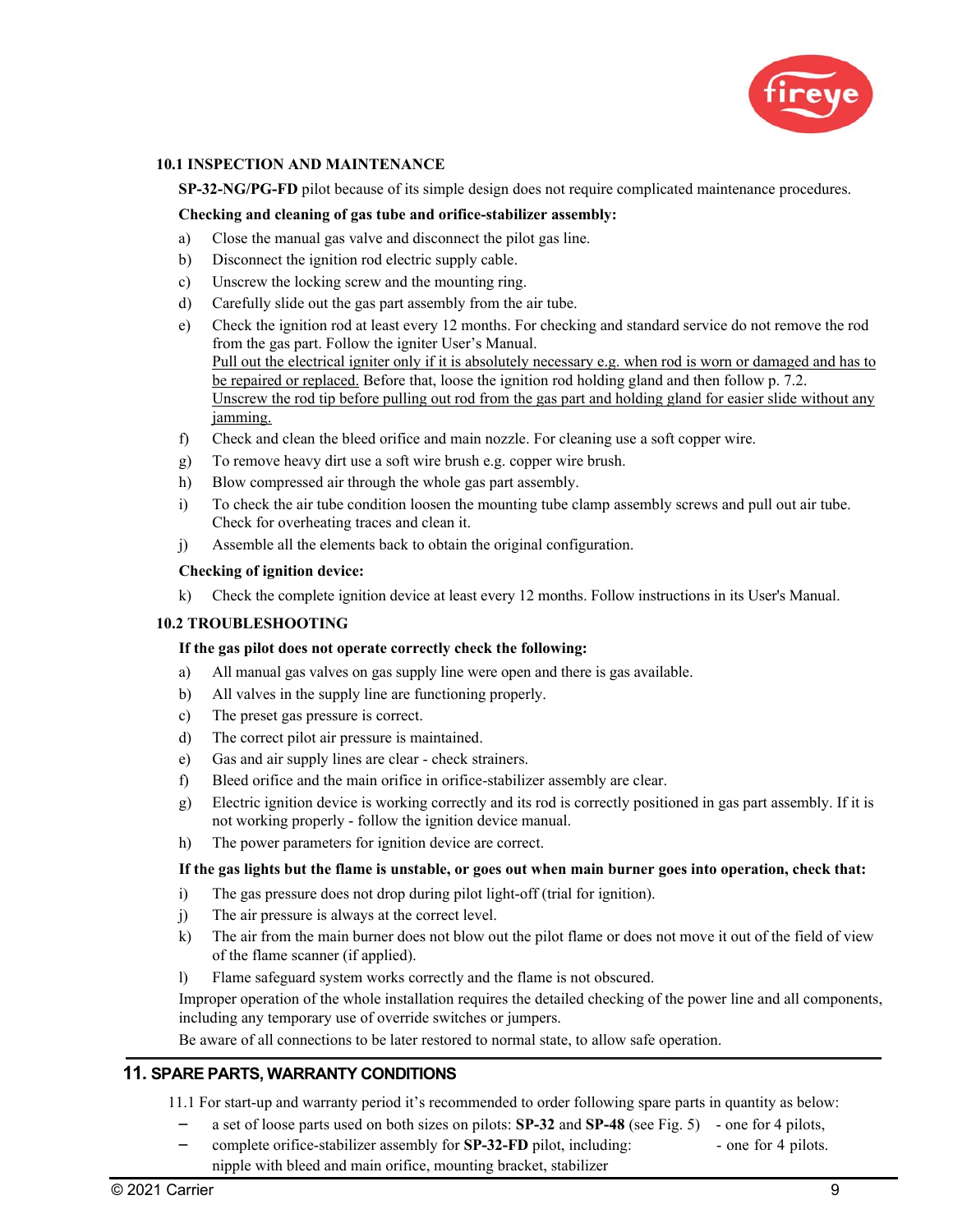

- 11.2 In case of air tube wear or damage:
	- if air tube or mounting ring has to be replaced order a replacement air tube (with mounting ring) of length "L" – prices on request only,
	- if just the end of air tube is eroded by temperature cut 200 mm of the tube tip and weld new section of the same length using tube SS310/330 of size 32x1.5.

List of pilot spare parts Part Numbers is in Table 2.

11.3 **The warranty (see page 16) covers delivered devices and materials under conditions of proper installation, start-up, operation and maintenance, it means the use in accordance with applicable instructions and manuals.** 

**This is particularly applicable to overheated parts i.e. working above their maximum operating temperature defined in Instruction Manual.** 

- 11.4 The defective device or part will be replaced or repaired at manufacturer's option. The warranty applies to and may be executed only on a failed device send to the manufacturer warehouse for examination or warranty repair.
- 11.5 The manufacturer does not accept liability for damage to persons or property resulting

from: – mechanical damages,

- improper installation, operation, maintenance of igniter contrary to the instructions in the user manual,
- unauthorized igniter modifications or repairs made by unauthorized personnel,
- use of components or spare parts other than original.
- 11.6 During the guarantee period any repairs must be carried out by the manufacturer service department, or the user, upon the service's notification and consent.
- 11.7 Replacement of the consumables can be user-performed only after expiration of the guarantee.

#### **FIGURE 5. Loose Spare Parts set for SP-32 and SP-48 pilots**

- Loose Spare Parts set includes:
- 1 rod gland  $\frac{1}{2}$ " NPT 1 pc\
- 2 gasket OD 25x5 (for **SP-32**) 1 pc
- 3 O ring 46x3 (for **SP-48**) 1 pc
- 4 thumb screw M4 with snap ring
- (for **SP-32-ND** and **SP-48-ND**) 1 pc



#### **12. STORAGE**

**SP-32** gas pilot should be stored in a clean, dry environment and in its original packaging.

In case of long length pilots, always keep them in a horizontal position by supporting both ends and in the middle. It should also be protected from contamination using caps on gas and air inlet and pilot outlet and covering with foil.

Storage over 30 days: relative humidity of no more than 85%, temperature below 50°C.

**NOTICE**: THE MANUFACTURER RESERVES THE RIGHT TO CARRY OUT MODIFICATIONS TO THE PRODUCT DESCRIBED IN THIS INSTRUCTION MANUAL AT ANY TIME AND WITHOUT ANY ADVANCE NOTICE.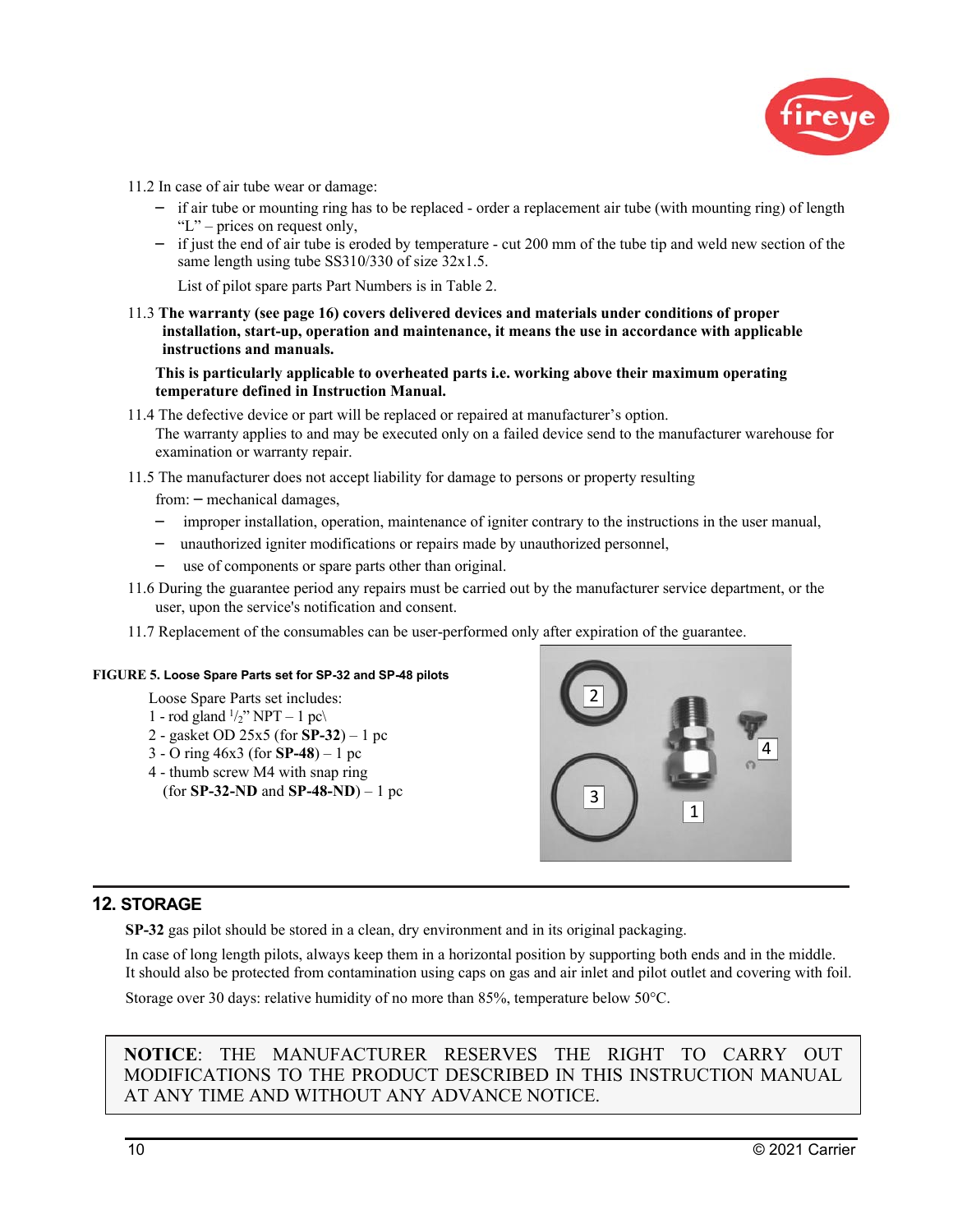

## **13. ORDERING INFORMATION**

#### **Before ordering, please provide the data as in Appendix 3**.

The Table 1 below shows examples of the Part Numbers of length "L" every 0.5 meter and the fuel options of Natural Gas or Propane Gas/LPG in typical capacity ranges as in Appendix 1.

*Pilots can be ordered in size increments of 0.1 meter lengths, from 0.5 to 3.0 meters.* 

#### **Part Number coding samples:**

#### **SP-32-NG-FD-1.5 or SP-32-PG-FD-1.5**

*which means:* **SureFire II PilotTM** - **32** mm OD - Natural Gas (**NG**) or Propane Gas/LPG (**PG**) - Forced Draught (**FD**) - **1.5** meter insertion length.

## **Table 1: SureFire IITM Forced Draught Pilot selection Table, showing only the 0.5 meter intervals, 0.1 meter intervals may be ordered (See Price List)**

*REMARK: Select required kind of fuel. Select Electrical Igniter rod and power pack separately* 

| Part No                   | <b>Description</b>                                                                                |
|---------------------------|---------------------------------------------------------------------------------------------------|
| SP-32-NG/PG-FD-0.5        | SureFire IITM Pilot, 32 mm OD, Natural Gas or Propane Gas, Forced Draught, 0.5 m Insertion length |
| SP-32-NG/PG-FD-1.0        | SureFire IITM Pilot, 32 mm OD, Natural Gas or Propane Gas, Forced Draught, 1.0 m insertion length |
| SP-32-NG/PG-FD-1.5        | SureFire IITM Pilot, 32 mm OD, Natural Gas or Propane Gas, Forced Draught, 1.5 m insertion length |
| <b>SP-32-NG/PG-FD-2.0</b> | SureFire IITM Pilot, 32 mm OD, Natural Gas or Propane Gas, Forced Draught, 2.0 m insertion length |
| SP-32-NG/PG-FD-2.5        | SureFire IITM Pilot, 32 mm OD, Natural Gas or Propane Gas, Forced Draught, 2.5 m insertion length |
| SP-32-NG/PG-FD-3.0        | SureFire IITM Pilot, 32 mm OD, Natural Gas or Propane Gas, Forced Draught, 3.0 m insertion length |

The Table 2 below shows Part Numbers of gas igniter mounting tubes and spare parts.

#### **Table 2: SureFire II Pilot Mounting Tubes & Spare Parts**

| Part No                | <b>Description</b>                                                                                      |
|------------------------|---------------------------------------------------------------------------------------------------------|
| SP-32-MTF              | Mounting Tube Flanged, flange OD 80, length 120mm                                                       |
| <b>SP-32-MTW-150</b>   | Mounting Tube for Welding, length 150 mm                                                                |
| <b>SP-32-MTW-600</b>   | Mounting Tube for Welding, length 600 mm                                                                |
| <b>SP-32/48-LS-SET</b> | Loose Spare Part set for SP32 and SP-48 pilots *                                                        |
| <b>SP-32-FD-OS</b>     | Orifice-stabilizer assy: nipple with bleed and main orifice, mounting bracket, stabilizer, for SP-32-FD |

\* Loose Spare Part set includes items as on Fig. 5

#### **Special Pilots:**

**Not all applications can be easily coded to cover every requirement. In order to provide for these, there is a supplementary Part Numbering system. It is used in case of applications that require:** 

- **other Natural gas or Propane gas capacity ranges than standard needed,**
- **other Fuel gas than specified above see Remarks in Appendix 3,**
- **other pilot construction needed.**

**In such case please provide the data as in Table in Appendix 3, especially the gas composition. It is required for the proper selection of materials used for pilot construction and feasibility of operation checking.** 

**Part Number in such case is SP-32-ZYY-F-xxx where:** 

- "**Z**" is capacity range e.g. **S**-small, **M**-medium, **L**-large or possibly others,
- "**YY**" is the specific **Project Number** given by Fireye after analyzing the Proposal Data Sheet,
- "**F**" is **Forced draught**,
- "**xxx**" is the length **L**.

*REMARKS: Fireye will provide a special price for the pilot after Proposal Data Sheet analysis. Fireye may refuse to execute of an order if considered as impossible to complete.*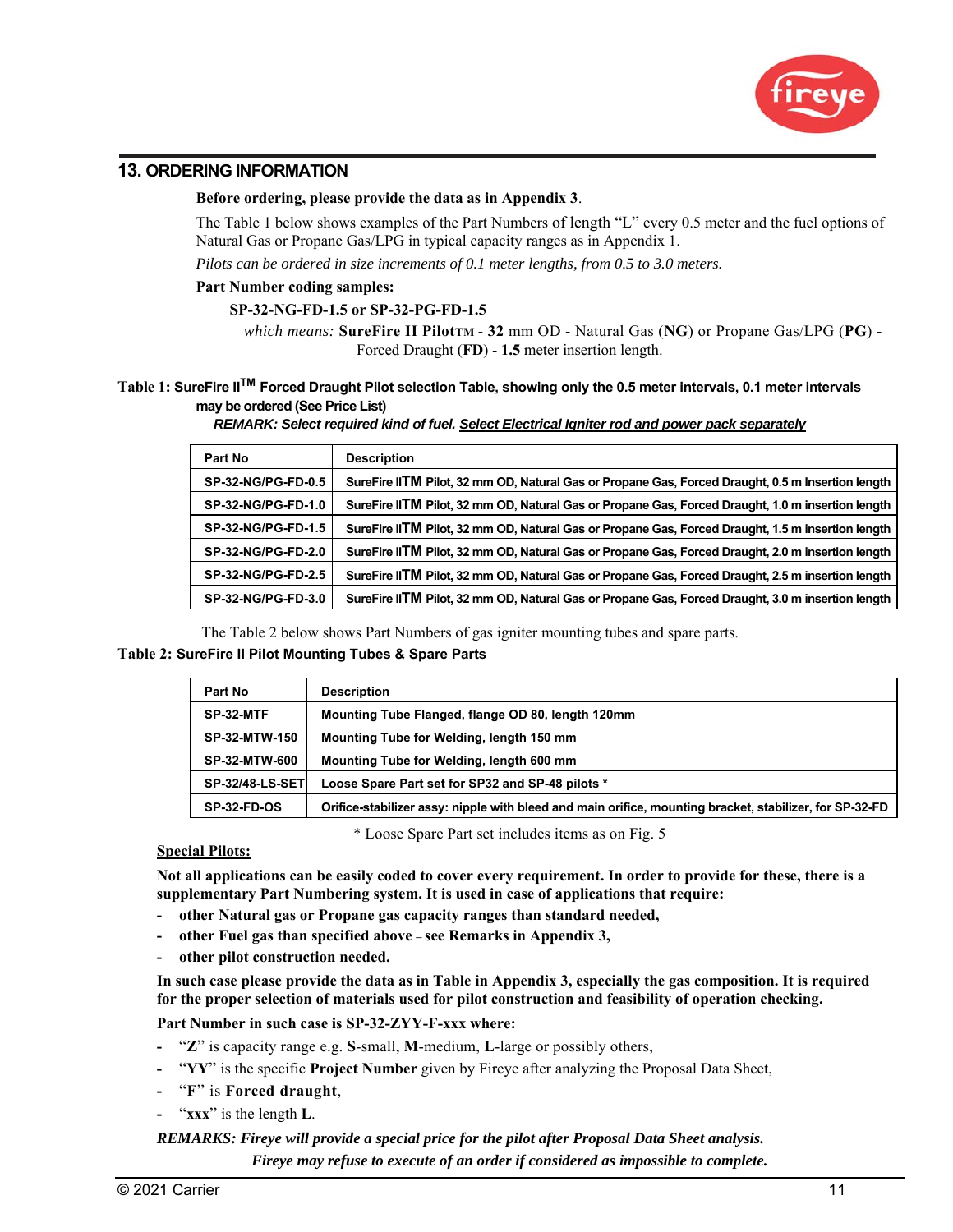



The Pilot capacity vs. gas pressure graphs – standard version

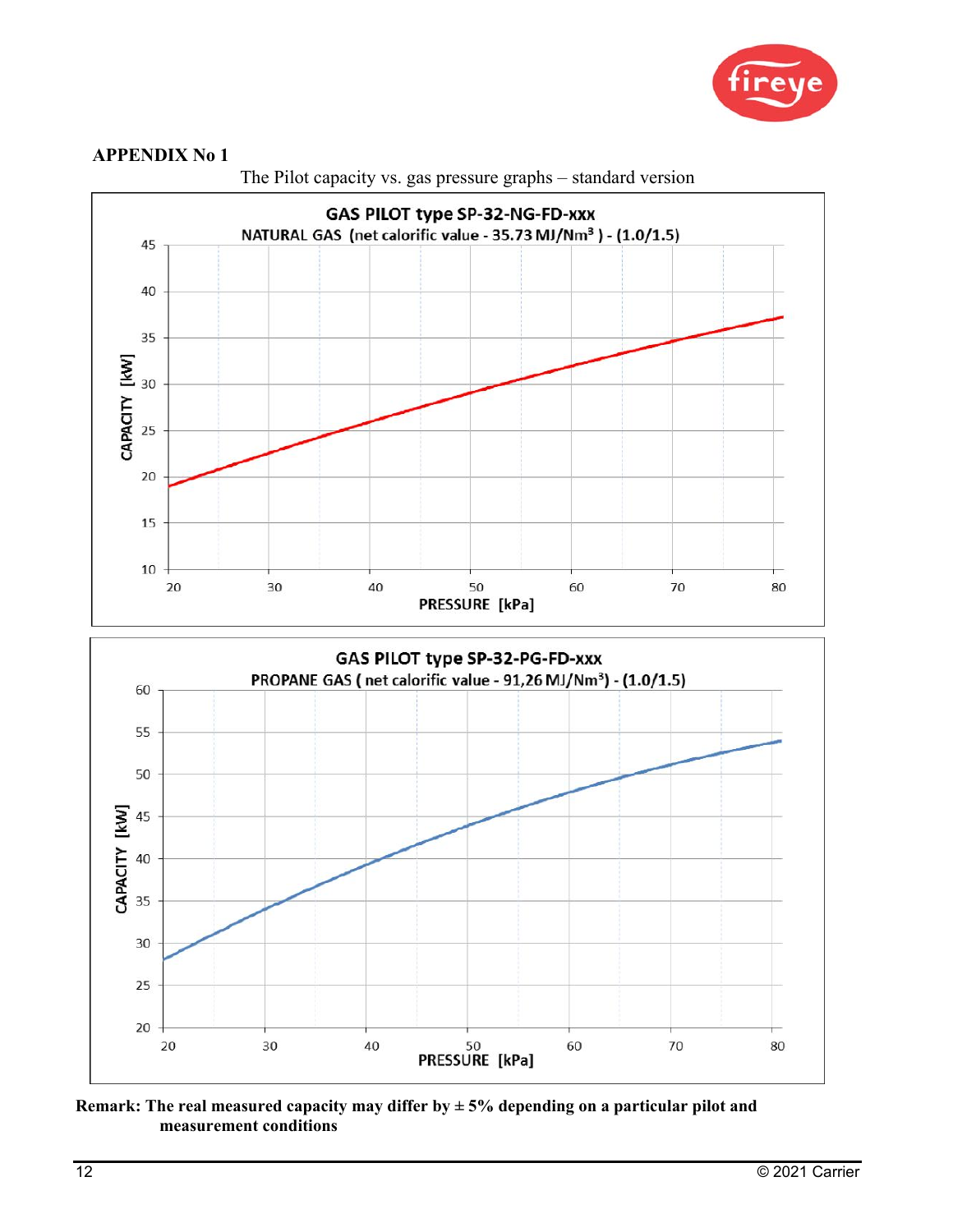

# **Incorrect position** too close to flame Atomized fuel cone Correct position SP-32, -48 Gas Igniter Oil or gas gun FIGURE A Incorrect position Atomized fuel cone too close to flame Correct position Gas spuds SP-32, -48 Gas Pilot Oil or gas central gun **FIGURE B**

**Proper position of the SureFire II™ SP-32 and SP-48 Pilots on burners**

Appendix shows a sample of typical positions of gas pilots on two types of burners.

Gas Igniter operating as an intermittent (light-off) on a sample single gun main burner, oil or gas fired, vertical or horizontal mounting.

The pilot air tube tip can reach the swirler or can be placed before it. Pilot tip cannot extend beyond the swirler plane.

**Fig. B** Typical for refinery, petrochem and industrial heaters - shows position of SP-32 and SP-48 Gas Igniter operating as a continuous pilot on a sample main burner, with gas spuds and central oil or gas gun, vertical mounting.

The pilot air tube tip can be mounted in the throat or in the swirler. Pilot tip cannot extend beyond the heater lining or swirler plane and has to be at least 150 mm away from the main burner nozzle flame.

## **WARNING: PILOT TIP CANNOT BE MOUNTED IN MAIN BURNER FLAME. THE DISTANCE SHOULD BE AT LEAST 150 MM FROM THE FUEL CONE. PILOT TIP CANNOT EXTEND BEYOND THE HEATER LINING OR BURNER THROAT.**

## **WARNING: IN CASE OF ANY DOUBTS CONCERNING THE PILOT POSITION ON** BURNER, CONSULT PILOT AND MAIN BURNER MANUFACTURERS.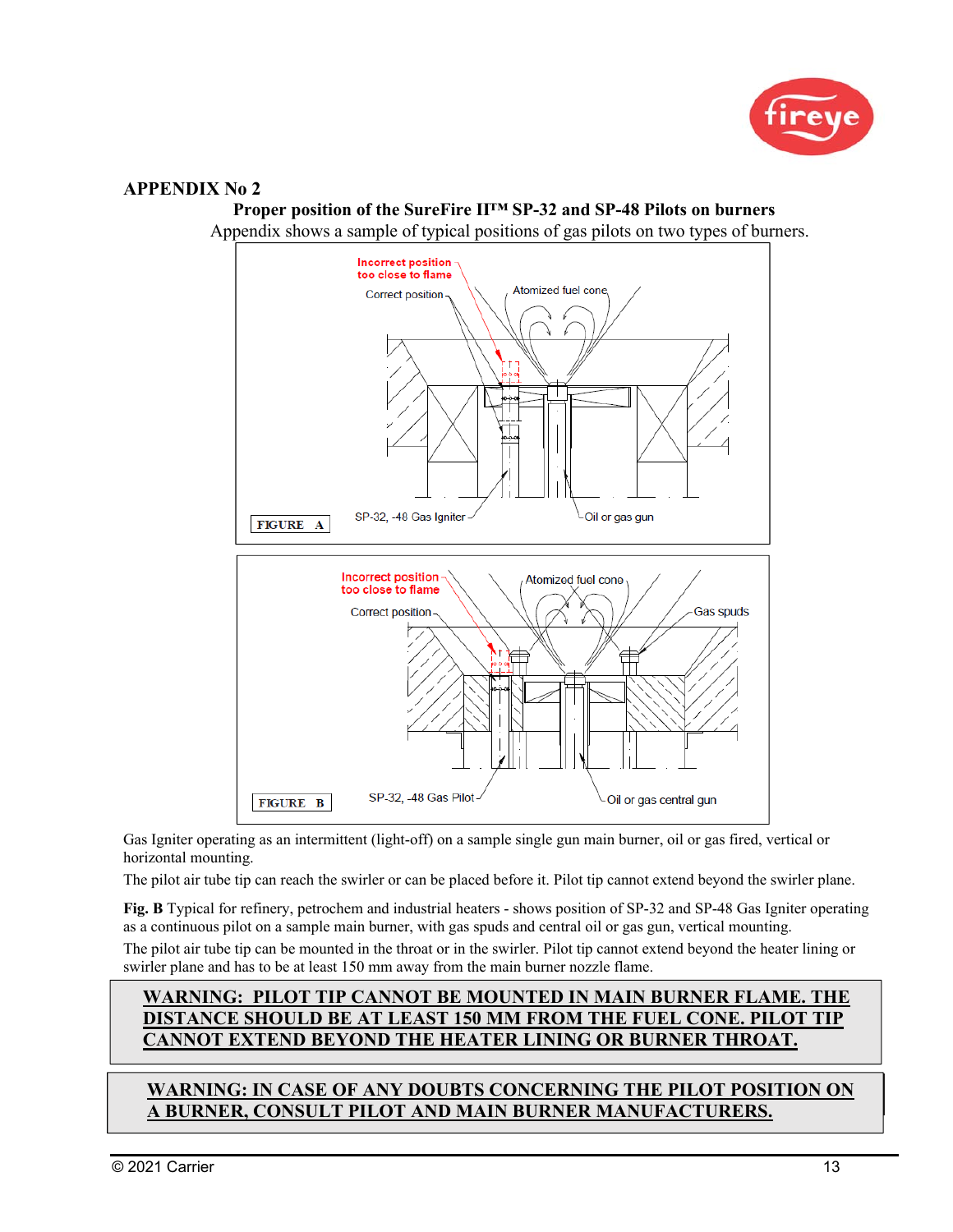

## Proposal Data Sheet **SureFire IITM Pilot - Forced Draught Gas Pilot** Type **SP-32-NG/PG-FD-xxx**

Please provide the following data before placing the Order for gas pilot:

| 1.             | <b>Information about End User</b>                                                   |                                               |     |      |      |                                |
|----------------|-------------------------------------------------------------------------------------|-----------------------------------------------|-----|------|------|--------------------------------|
|                | - Plant Name:                                                                       |                                               |     |      |      |                                |
|                | — Owner:                                                                            |                                               |     |      |      |                                |
|                | $-$ Country:                                                                        |                                               |     |      |      |                                |
|                | - Localization (address):                                                           |                                               |     |      |      |                                |
| 2.             | Gas pilot mode of operation:<br>(check the proper box)                              | intermittent light-<br>off - continuous pilot |     |      |      |                                |
| 3.             | Insertion length "L":<br>(see Fig. $1)$                                             |                                               |     |      |      | [m]                            |
| 4.             | Fuel gas for pilot:                                                                 |                                               |     |      |      |                                |
|                | - Natural Gas, Propane Gas, other Fuel Gas:<br>(check the proper box)               |                                               | NG. | $PG$ | FG I |                                |
|                | $-$ if other Fuel Gas $-$ specify the type of gas:<br>enclose gas composition sheet |                                               |     |      |      |                                |
| 5.             | Gas net calorific value:                                                            |                                               |     |      |      | [MJ/Nm <sup>3</sup> ]          |
| 6.             | Required pilot heat input (capacity)<br>at pressure:                                |                                               |     |      |      | [kW]<br>at [kPa]               |
| 7 <sub>1</sub> | Gas pressure range available for pilot:                                             |                                               |     |      |      | [kPa]                          |
| 8.             | Main burner nominal (or max.)<br>capacity: capacity of burner to be lit             |                                               |     |      | [kW] |                                |
| 9.             | Air for pilot: cooling and combustion air                                           |                                               |     |      |      |                                |
|                | - air pressure:                                                                     |                                               |     |      |      | [kPa]                          |
|                | $-$ air flow:                                                                       |                                               |     |      |      | $\left[\frac{m^3}{min}\right]$ |

**Remarks: The reasons why the gas composition information is so important in case of other Fuel gases used:** 

- **1. Use of other Fuel Gases like: coke oven gas, blast furnace gas, biogas and especially refinery gas (Refinery Off Gas) needs additional engineering and testing because their gas compositions and calorific values are different than these of NG, PG and LPG taken for gas pilot design. Moreover they can vary considerably from one plant to another and also change a lot over time.**
- **2. Refinery Off Gas (ROG):** is a mixture of gases generated during the processing of crude oil in the refinery. Such recovery gases have common components such as hydrogen, methane, ethane, butane, propane and ethylene and are used as a fuel to produce energy to run the refinery processes.

An ROG contains many additional components such as oxygen, ammonia, nitriles, acetylenes, heavy sulfur compounds, butadiene, chlorides, arsenic, mercury, vanadium and water, in addition to the acid gases H2S, CO2, and COS. Many of them are harmful to the environment.

**High contents of H2 - over 50%, presence of H2S or vanadium can cause significant problems during combustion, especially high temperature corrosion of pilot, igniter and combustion chamber metal parts.** 

**3. For this reason, every pilot's application where such Fuel gas is used requires careful analysis of the pilot construction and often functional tests on similar gases.**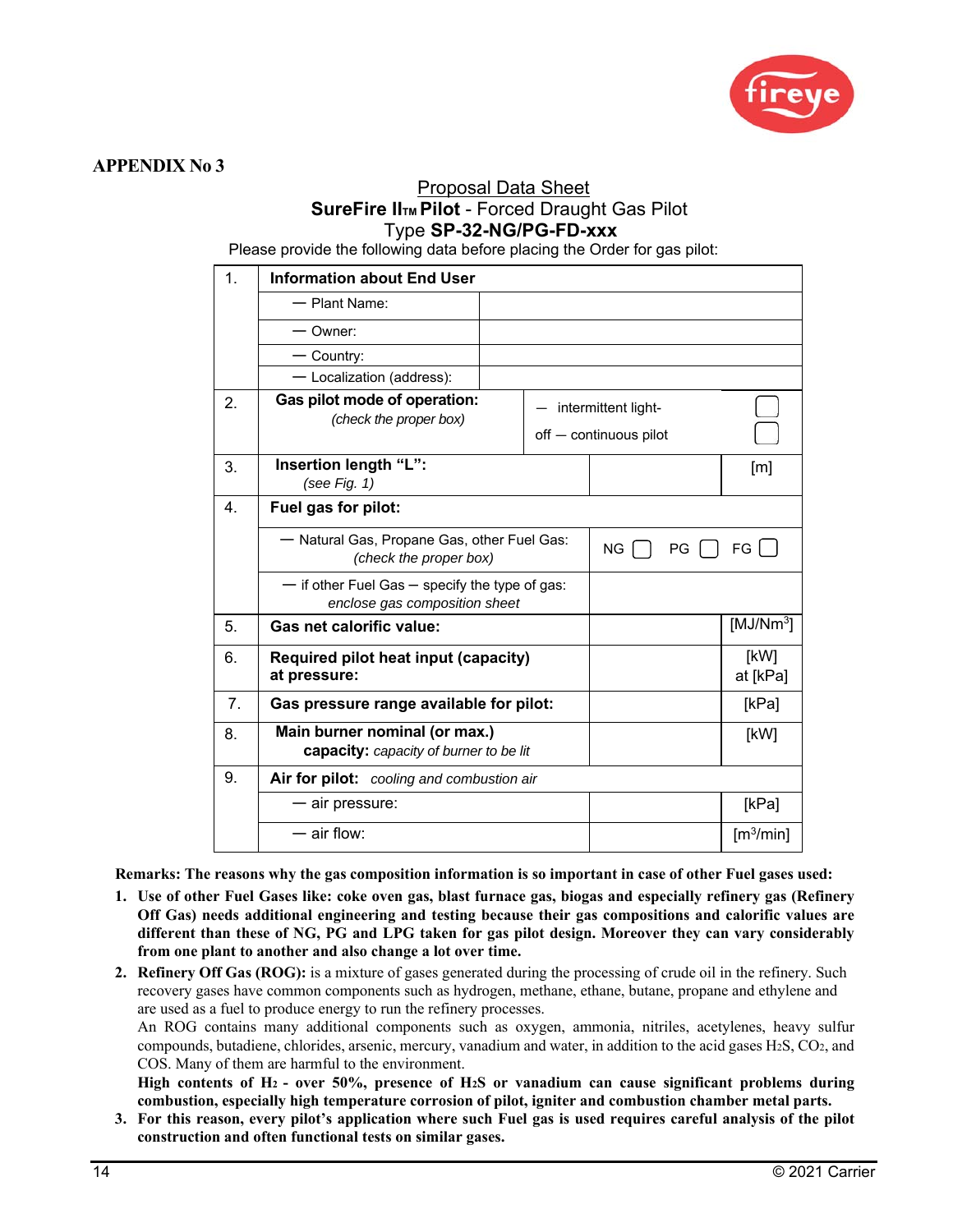

## UNIT CONVERSION TABLE

| Quantity         | <b>Metric Units</b>                            | <b>Imperial Units</b>                             |                            |  |
|------------------|------------------------------------------------|---------------------------------------------------|----------------------------|--|
| Length           | millimeter [mm]                                | $x 0.003281 =$ foot [ft.; ']                      | $x 0.03937 =$ inch [in; "] |  |
|                  | 1 meter $[m]$                                  | $x 3.281 =$ foot [ft; ']                          | $x 39.370 = inch [in;"]$   |  |
| Volume           | 1 cubic meter $\text{[m3]}$                    | x 35.315 = cubic foot $[ft^3]$                    |                            |  |
| Air flow rate    | 1 cubic meter/hour $\lceil m^3/h \rceil$       | $x 0.589$ = standard cubic foot/min [SCFM]        |                            |  |
| Weight           | 1 kilogram [kg]                                | $x 2.2046 =$ pound [lb.]                          |                            |  |
| Pressure         | 1 kilopascal [kPa]                             | $x 6.895$ = pound square inch gauge [psig]        | $x 4.015 = inch H2O$       |  |
| Power (capacity) | 1 kilowatt [kW]                                | $x$ 293.1 = million BTU/hr. [mmBTU/Hr]            |                            |  |
| Calorific value  | mega joule/cubic meter<br>[MJ/m <sup>3</sup> ] | x 26.839 = BTU/ cubic foot $[BTU/ft^3]$           |                            |  |
| Temperature      | Deg. Celsius [°C]                              | Formula: $°C x1.8 + 32 = Deg$ . Fahrenheit $[°F]$ |                            |  |